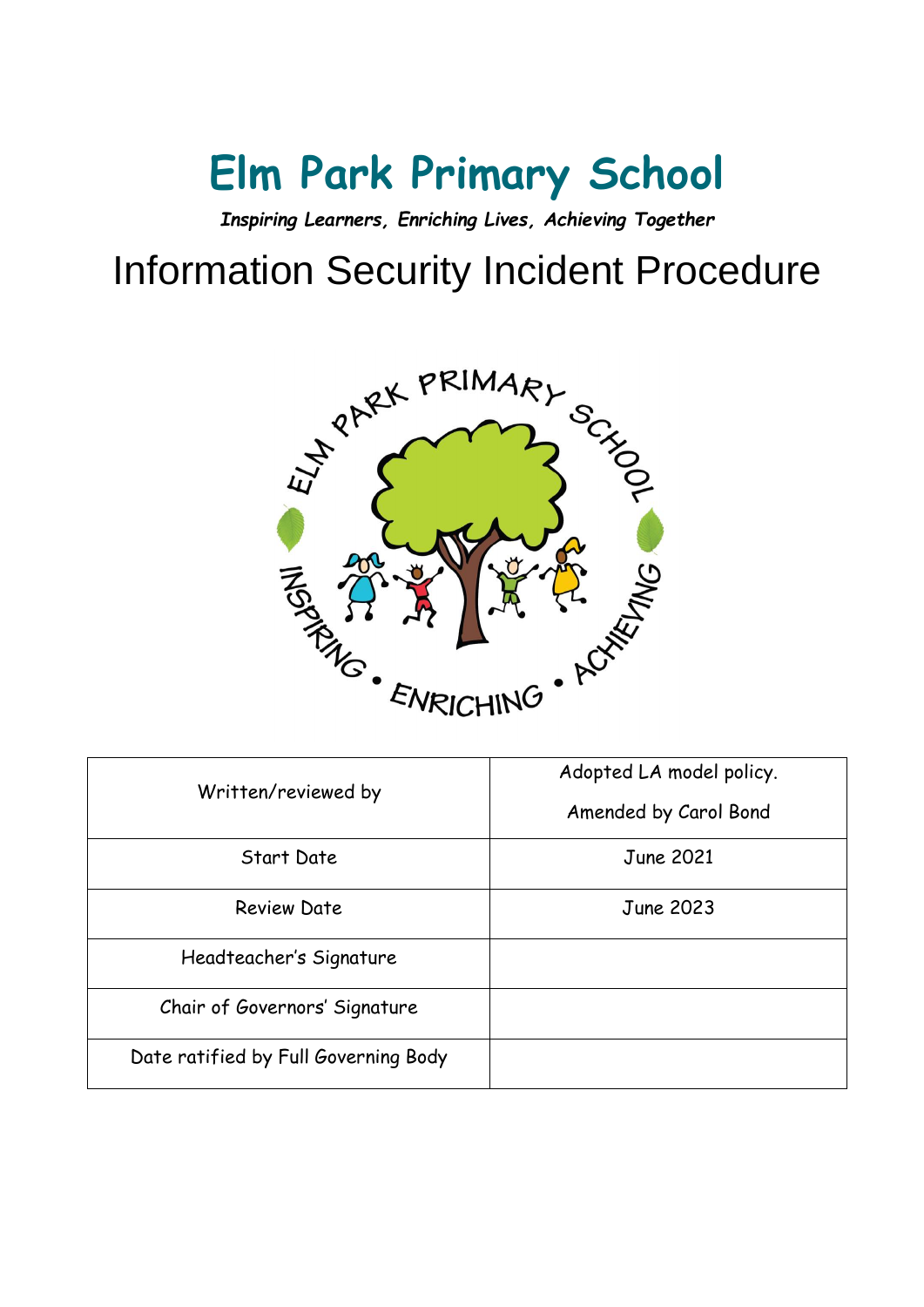### Equality Impact Assessment (EIA) Part 1: EIA Screening

| <b>Policies, Procedures</b><br>or Practices | ISI | Date             | 14.06.2021 |
|---------------------------------------------|-----|------------------|------------|
| EIA CARRIED OUT BY:   Carol Bond            |     | EIA APPROVED BY: |            |

#### Groups that may be affected:

| Are there any concerns that the policy could have a<br>different impact on any of the following groups?<br>(please tick the relevant boxes)     | Existing or<br>potential adverse<br>impact | Existing or<br>potential for<br>positive impact |
|-------------------------------------------------------------------------------------------------------------------------------------------------|--------------------------------------------|-------------------------------------------------|
| Age (young people, the elderly: issues surrounding<br>protection and welfare, recruitment, training, pay,<br>promotion)                         |                                            |                                                 |
| Disability (physical and mental disability, learning<br>difficulties; issues surrounding access to buildings,<br>curriculum and communication). |                                            |                                                 |
| Gender Reassignment (transsexual)                                                                                                               |                                            |                                                 |
| Marriage and civil partnership                                                                                                                  |                                            |                                                 |
| Pregnancy and maternity                                                                                                                         |                                            |                                                 |
| Racial Groups (consider: language, culture, ethnicity<br>including gypsy/traveller groups and asylum seekers                                    |                                            |                                                 |
| Religion or belief (practices of worship, religious or<br>cultural observance, including non-belief)                                            |                                            |                                                 |
| Gender (male, female)                                                                                                                           |                                            |                                                 |
| Sexual orientation (gay, lesbian, bisexual; actual or<br>perceived)                                                                             |                                            |                                                 |

Any adverse impacts are explored in a Full Impact Assessment.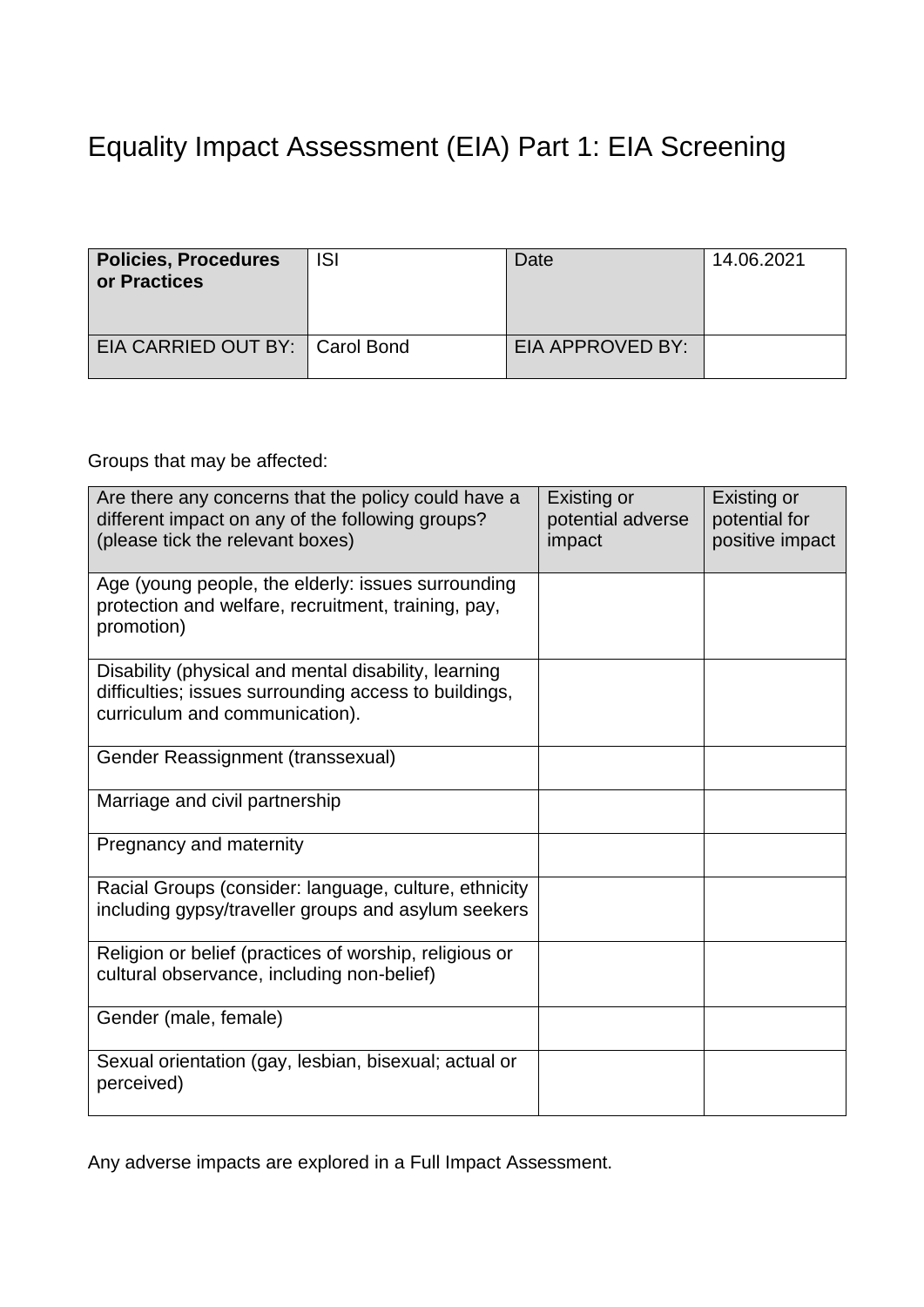#### Table of Contents

| 8. What are the risks to the school from Information Security Incidents?  3 |  |
|-----------------------------------------------------------------------------|--|
|                                                                             |  |
|                                                                             |  |
|                                                                             |  |
|                                                                             |  |
|                                                                             |  |
|                                                                             |  |
|                                                                             |  |
|                                                                             |  |
|                                                                             |  |
|                                                                             |  |
|                                                                             |  |
|                                                                             |  |
|                                                                             |  |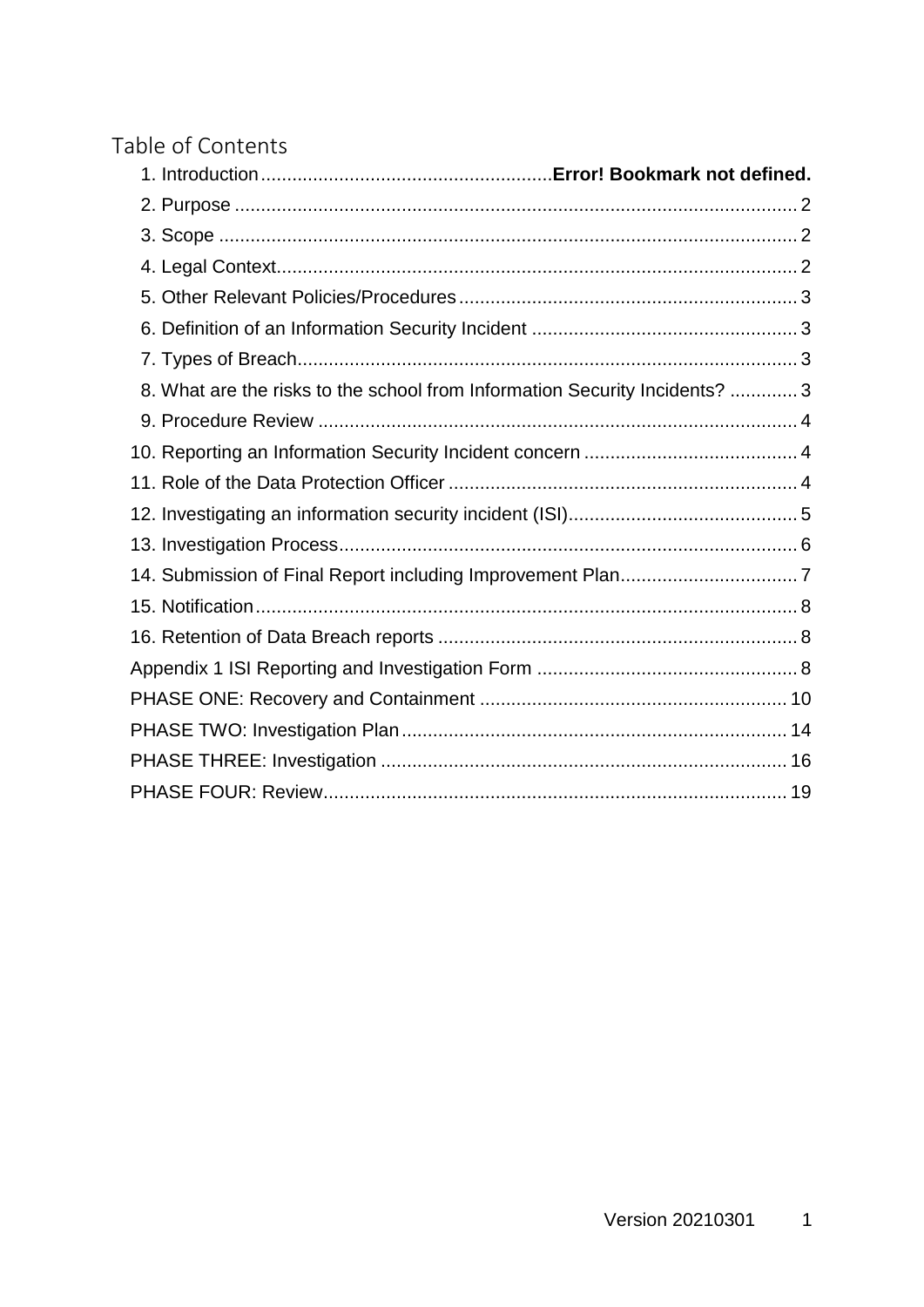### 1. Introduction

Elm Park Primary holds a large amount of personal and sensitive data. Every care must be taken by all staff to protect all personal and sensitive data. In the event that data is lost or shared inappropriately (actual or suspected) the school will take appropriate action to minimise any associated risks, both to the school and the Information owner and all incidents are to be reported to the Head Teacher, investigated thoroughly, and where appropriate the incidents will be reported to the Data Protection Officer and the Information Commissioner (ICO).

The loss or inappropriate sharing of data, whether actual or suspected is referred to in this Procedure as an "Information Security Incident" ("ISI").

### <span id="page-3-0"></span>2. Purpose

This Procedure sets out the steps to be taken by all school employees if they become aware of or suspect an ISI has occurred.

For the purpose of this Procedure "employee" includes individuals employed on a permanent or temporary basis, or individuals engaged via agency arrangements, or individuals acting as consultants or agents of the school.

All employees however employed or engaged are under an obligation to report an ISI in accordance with this procedure.

The Procedure also applies to members of the Governing Body.

### <span id="page-3-1"></span>3. Scope

This Procedure applies to all personal and sensitive data held by the school.

### <span id="page-3-2"></span>4. Legal Context

The UK General Data Protection Regulation makes provision for the regulation of the processing (use) of information relating to individuals, including the obtaining, holding, use, or disclosure of such information.

Article 5 of the UK General Data Protection Regulation states that organisations which process personal data must process data:

"in a manner that ensures appropriate security of the personal data, including protection against unauthorised or unlawful processing and against accidental loss, destruction or damage, using appropriate technical or organisational measures ('integrity and confidentiality')."

Every employee, governor, contractor or agent acting with the authority of the school who use or who have access to personal information is required to comply with the UK General Data Protection Regulation and the Freedom of Information Act 2000 and with the requirements of this Procedure.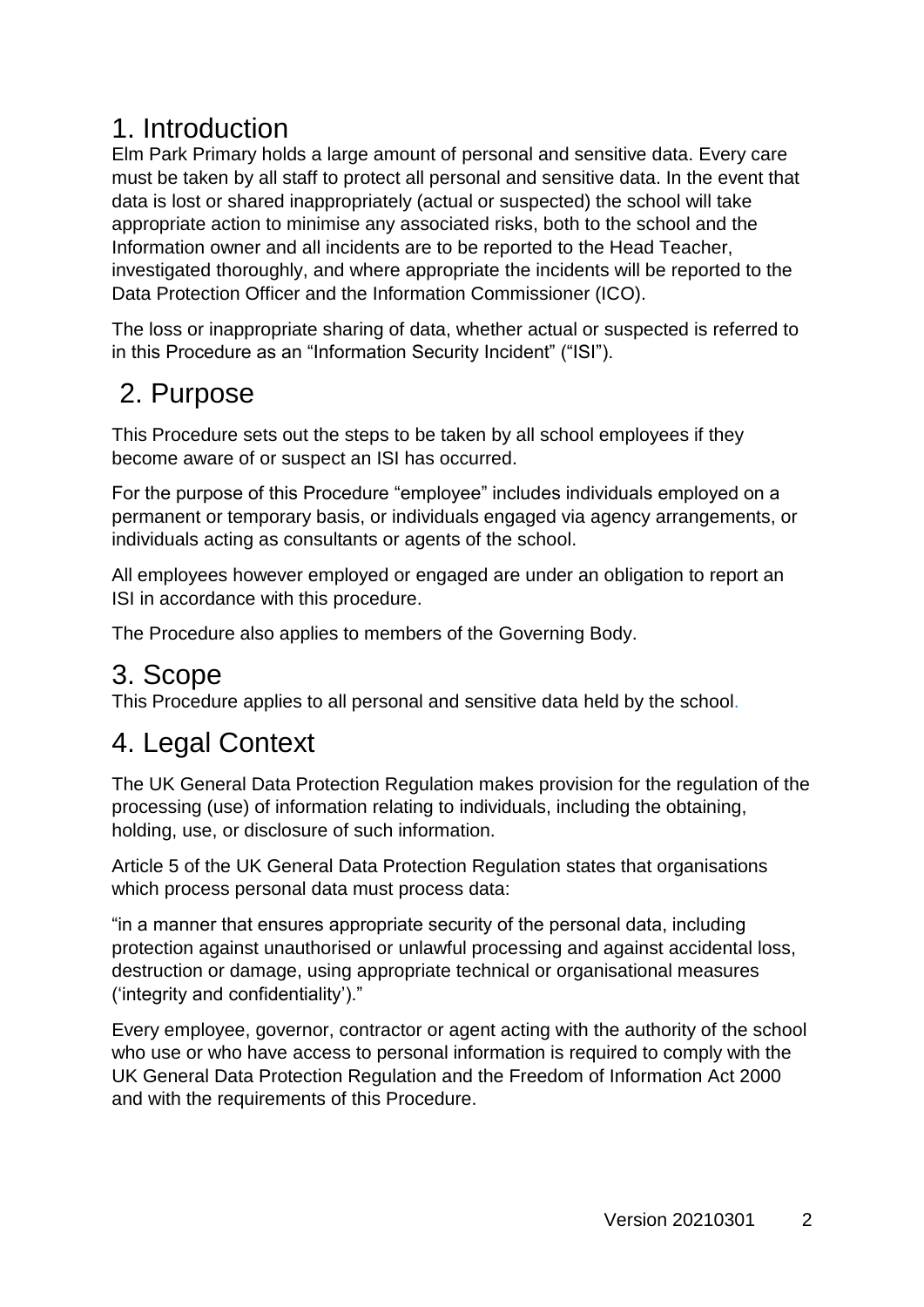### <span id="page-4-0"></span>5. Other Relevant Policies/Procedures

This Procedure should be read in conjunction with the following policies/procedures in force at the time of the incident:

Data Protection Policy The Employee Code of Conduct Acceptable Use policy Appraisal Policy And any other policy relevant to the ISI in force at the date of the incident.

The inappropriate disclosure of information or a breach of the UK GDPR may result in disciplinary action which could result in dismissal.

Failure to act appropriately on becoming aware of an ISI may also result in disciplinary action.

### <span id="page-4-1"></span>6. Definition of an Information Security Incident

An ISI is any action that may compromise the confidentiality, integrity (i.e. accuracy or completeness), or availability of information; sometimes referred to as a 'data breach'. This includes both information stored and processed electronically and information stored in other forms, such as on paper, files, microfiche or removable devices e.g. memory sticks mobile phones, laptops, tablets or a verbal disclosure of data.

### <span id="page-4-2"></span>7. Types of Breach

An ISI includes, but is not restricted to, the following:

- the loss or theft of data or equipment on which data/information is stored;
- inappropriate access controls allowing unauthorised access;

• the transfer or viewing of data/information to those who are not entitled to receive it;

- human error;
- attempts (either failed or successful) to gain unauthorised access to data/information storage or a computer system ("hacking");
- unauthorised changes to data / information or system hardware, or software;

• the unauthorised use of a system for the processing / storage of data by any person;

• a virus infection (unexpected or unusual behaviour of the workstation could indicate a virus infection);

• business continuity event, e.g. fire or flood.

### <span id="page-4-3"></span>8. What are the risks to the school from Information Security Incidents?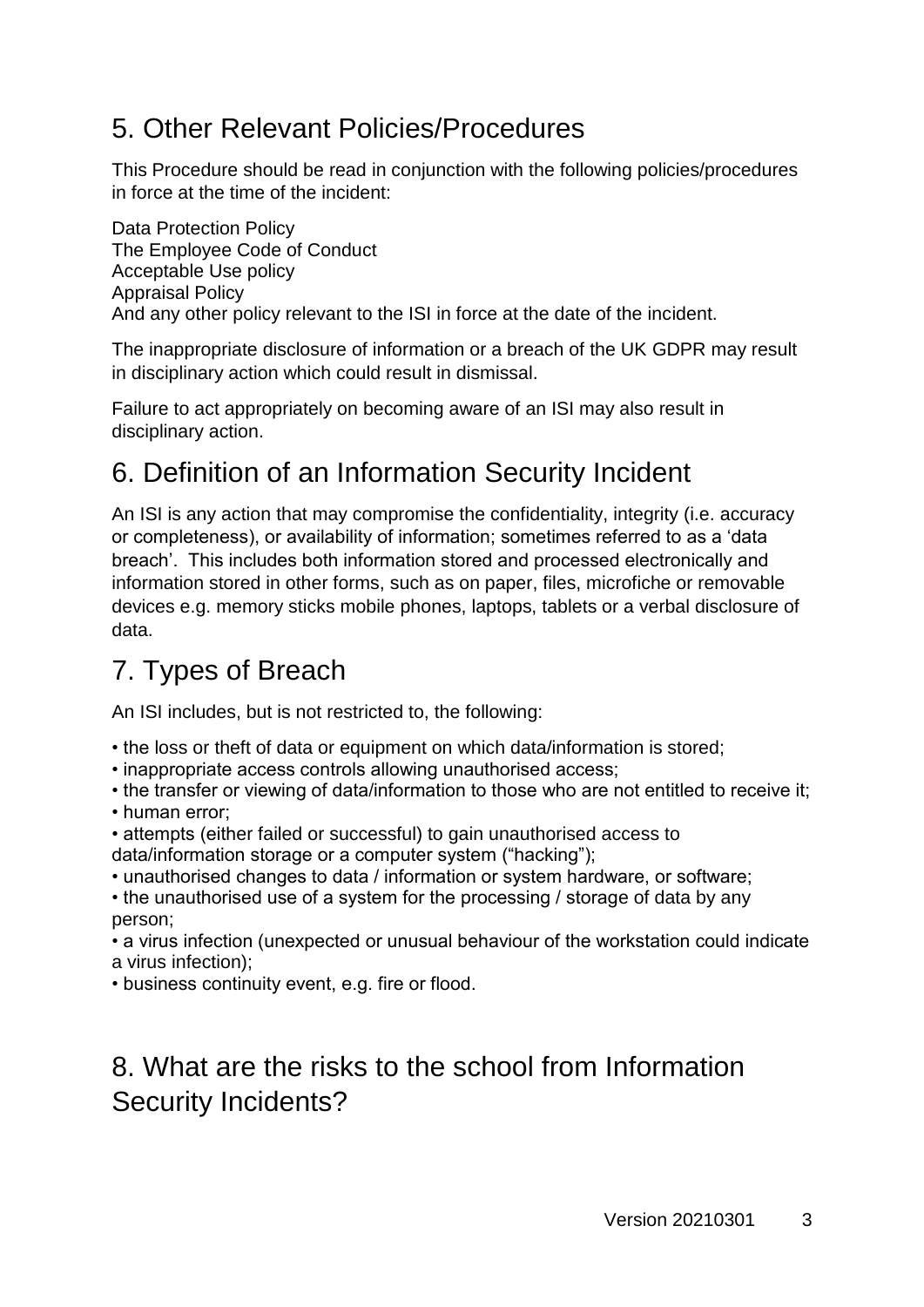Compromise of information confidentiality, integrity, or availability could result in: reputational damage, detrimental effect on service provision, harm to individual(s), legislative non-compliance, and/or financial costs.

This Procedure aims to mitigate these risks by ensuring:

• all employees, governors, partners, contractors and third party users are aware of the procedure for reporting ISI's and their responsibility to promptly report any observed or suspected incident, or information security concern;

• reported incidents or concerns are promptly followed up in accordance with this Procedure;

• that following recovery from the information security incident existing controls are examined to determine their adequacy, and corrective action is taken to minimise the risk of similar incidents occurring;

• there are mechanisms in place to enable the types, volumes, and costs of information security incidents to be quantified, monitored, and reported.

### <span id="page-5-0"></span>9. Procedure Review

This procedure will be reviewed in line with the school's Data Protection Policy every two years.

### <span id="page-5-1"></span>10. Reporting an Information Security Incident concern

The school encourages open, honest and accurate reporting to minimise impact, improve practice and reduce risk.

ISI's must be reported without delay to the Head Teacher, or governing body who will then appoint an Investigating Officer (IO).

In appointing an investigator careful consideration must be given to the expertise required in understanding the risk and impact of the incident.

### <span id="page-5-2"></span>11. Role of the Data Protection Officer

Article 39 of the UK GDPR sets a number of mandatory tasks for the DPO, but does not prevent further tasks being allocated, if appropriate.

Of particular relevance to breach notifications, tasks of DPOs include cooperating with the Information Commissioner. It should also be noted that, when notifying the data breach to the ICO, Article 33(3)(b) requires the controller to provide the name and contact details of its DPO. These factors mean that the DPO will play an important role when notifying a breach and during any subsequent investigation by the ICO.

The DPO will work closely with the Investigating Officer.

The Investigating Officer must immediately: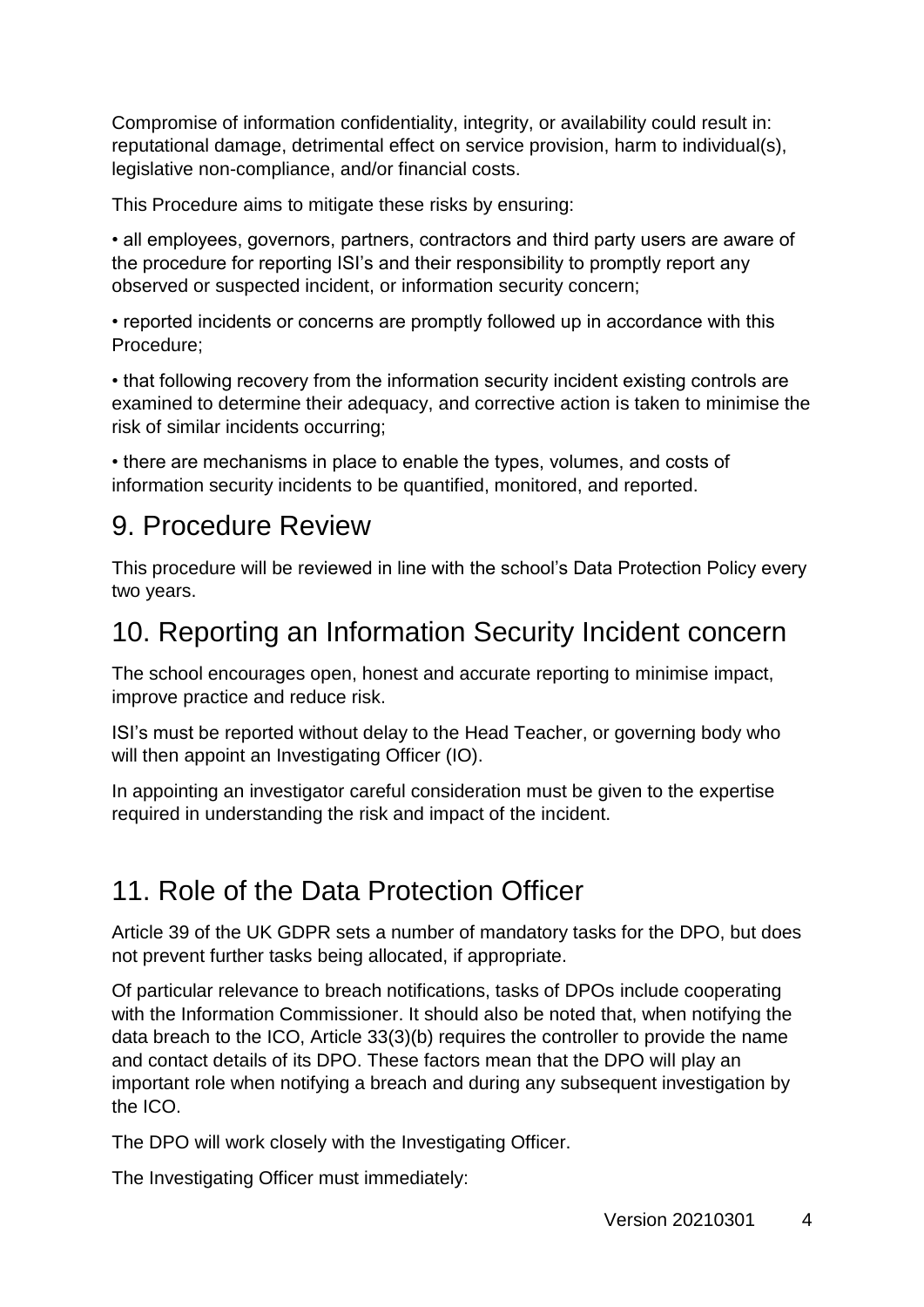• take appropriate steps to identify the nature and extent of the lost information and agree/take all necessary steps to recover any losses i.e. containment & recovery and limit any further damage. Where appropriate a risk assessment should be undertaken and be documented identifying agreed outcomes with reasons.

• identify if the information security incident concerns an IT system. If so they shall take immediate steps to notify IT of the incident

• consider at this stage whether the police need to be informed. This would be appropriate where illegal activity is known or suspected to have occurred e.g. theft, or where there is a risk that illegal activity might occur in the future.

• inform Strategic Communications about the ISI, so they can effectively manage any press enquiries.

• if the breach may include the loss of bank details notify Financial Services, bank(s) etc. of the potential loss so as to prevent fraudulent uses

• notify relevant staff groups of loss

• notify other relevant Local Authority departments as appropriate so as to minimise any exposure to risk, this is particularly important if the ISI relates to an attack on the school's ICT systems

• notify the School's Risk and Insurance Officer.

• obtain advice from HR as to the appropriateness of commencing processes in accordance with the Managing Employee Performance Procedure, and if so identify the appropriate lead officer.

All decisions taken and the responsibility for their discharge must be documented and be retained by the DPO in a decision log which is incorporated into the investigation report.

### <span id="page-6-0"></span>12. Investigating an information security incident (ISI)

The Investigation Officer (IO) shall immediately commence a comprehensive investigation of the ISI.

The Investigating Officer should consider the type of data, its sensitivity, what protections are in place (e.g. encryption), what has happened to the data, how it could be used, how many people are affected by its loss, what type of people have been affected (e.g. pupils, staff, public, suppliers,) including their vulnerability and whether, and if so, what are the wider consequences of the breach.

Time is of the essence and, as such, there is a requirement for all investigation to be carried out expeditiously. It is imperative that on notification the DPO along with the Investigating Officer identify all/any appropriate steps that need to be taken to minimise the impact of the breach. This includes the consideration of how the breach can be recovered and or contained. All agreed actions must be recorded and actioned without delay.

| Timescales from realisation of incident |                                        |  |
|-----------------------------------------|----------------------------------------|--|
| Notification of incident to the Head    | Without any delay. Immediate           |  |
| teacher or governing body               | consideration by the HT/GB and         |  |
|                                         | recording of actions agreed concerning |  |
|                                         | recovery/containment of the breach     |  |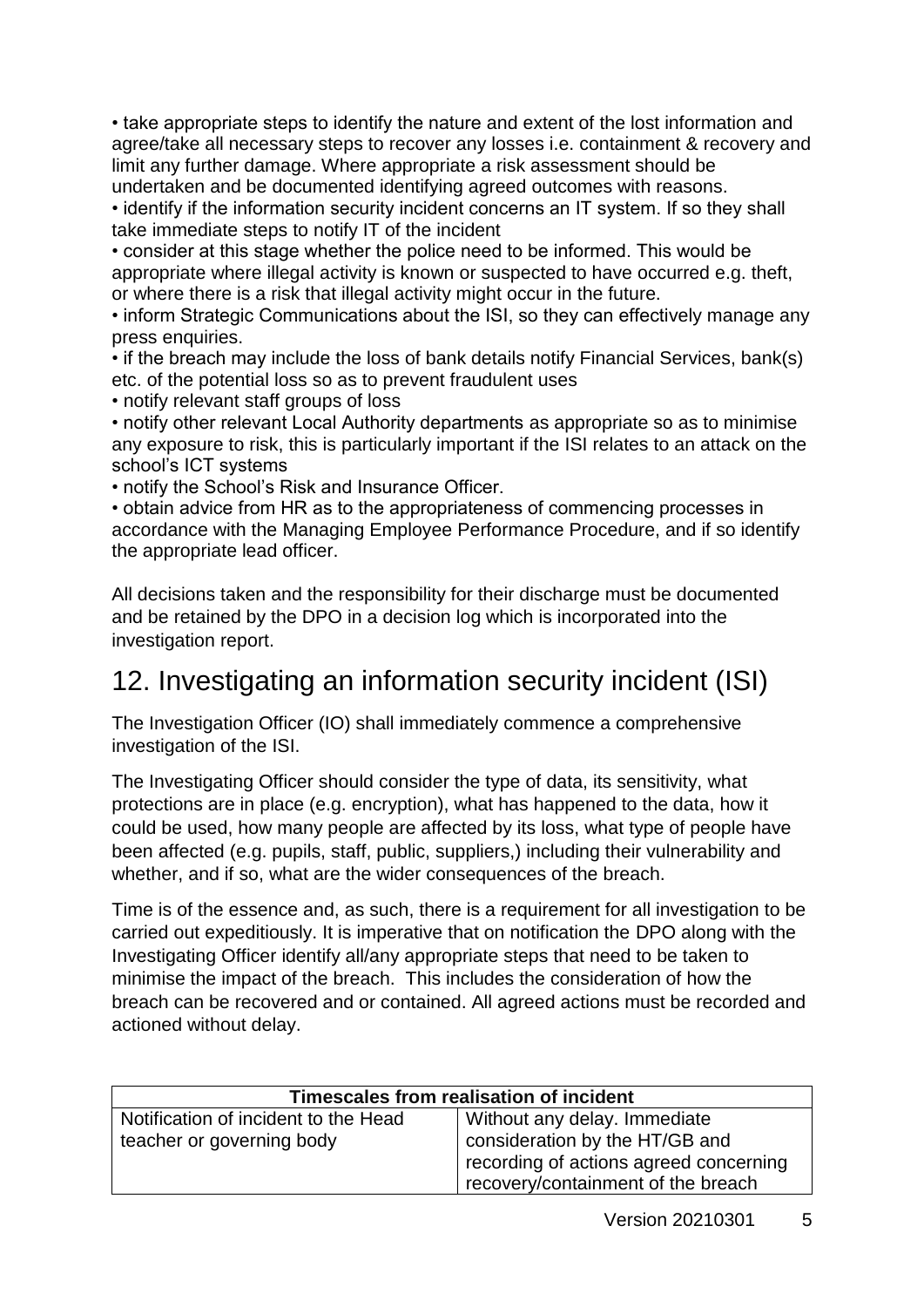| Allocation by HT/GB to Investigating   | Without delay                            |
|----------------------------------------|------------------------------------------|
| Officer                                |                                          |
| Draft report to DPO                    | As soon as possible but in any case well |
| (Phase 1 investigation)                | within 72 hours                          |
| Final report (to include completion of | Within 72 hours unless ICO already       |
| Phases 2 & 3)                          | notified                                 |
|                                        | Further time extensions allowed by ICO   |
|                                        | for complex cases once notified.         |

### <span id="page-7-0"></span>13. Investigation Process

An Investigation falls in to 3 phases:

#### Phase 1

Immediately establishing/gathering the facts – how, what, why, when and who is affected. This element is time critical. The Investigating Officer will need as a minimum to establish the following:

- When the incident occurred (a detailed chronology should be prepared).
- When was the data last seen and when was the loss realised (dates and times)?
- Who was notified of the incident and when, establish how/when they become aware of, or suspected the incident?
- What & whose data has been lost/disclosed, are there any specific issues to be considered – e.g. vulnerability?
- How the loss/disclosure happened/why it happened?
- Where the incident occurred (school, other workplace, home, or public place)?
- How many data subjects information was disclosed?
- Who received the information?
- What is the potential impact on the data subject(s)?
- Was the data subject advised of the disclosure, should they be?

• Assess the risk faced by the individual's whose data has been compromised and how these risks should be managed.

• What was the format of the data (paper, electronic, removable devices)?

• Review any agreed actions taken relating to containment and recovery of the data and determine what, if any further action is required to be taken.

Following the completion of Phase 1 the Investigating Officer and DPO should assess the Risk Assessment Scoring Matrix and based on the information now available the DPO should review all decisions taken in accordance with Section 11 above – Role of the DPO and revise accordingly.

Any revisions to the actions/decision must be recorded as part of the Investigating Officer's report and the DPO should update the original decision log.

The DPO shall also determine at this stage whether the ISI requires notification to the ICO and/or other agencies. The decision taken and reasons shall be recorded in the breach log.

Details of the requirements for Notification are set out in Section15 below.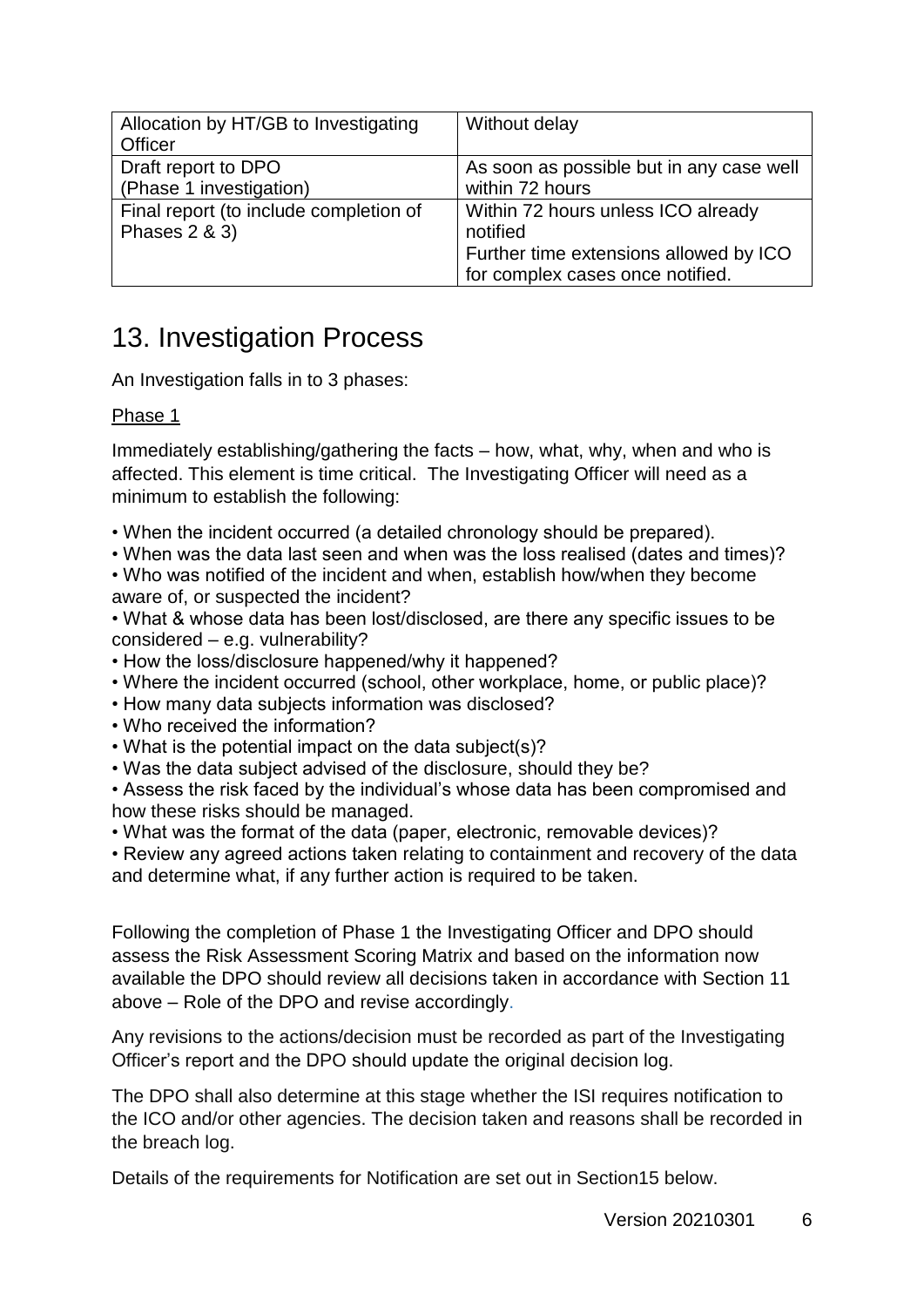#### Phase 2

Assessing potential risks and identifying failures/shortcomings in procedures – what can be done to avoid/minimise the same/similar breach occurring in the future. Issues to be considered by the school will include:

- Was the person who made the disclosure authorised to have access to the data?
- Was the recipient authorised to access this type of data?
- Are there any existing procedures, are they sufficient?
- Were internal procedures followed, if not why not?
- What risks does the school face as a result of the breach?
- Identify all relevant staff training and guidance and establish whether individuals have undertaken all required training.

#### Phase 3

Developing an Improvement Plan, issues to consider will include:

• Identifying areas for improving systems, processes so as to minimise a repeat of the breach,

- Requirements for training,
- Identifiable breaches of adopted school policies

The draft report should be submitted to the DPO immediately on the completion of Phase 1. Submission should not be delayed pending the completion of an Improvement Plan.

The DPO will provide a quality assurance role and ensure that the breach log is updated at relevant intervals.

The final phase, Phase 4 is a review of the incident.

### <span id="page-8-0"></span>14. Submission of Final Report including Improvement Plan

It is critical to ensure the school improves its handling and management of data and as such the preparation of an Improvement Plan following an investigation is an important factor.

The Investigating Officer should immediately following the completion of Phases 2 & 3 of the investigation prepare a draft Improvement Plan and send this to the DPO.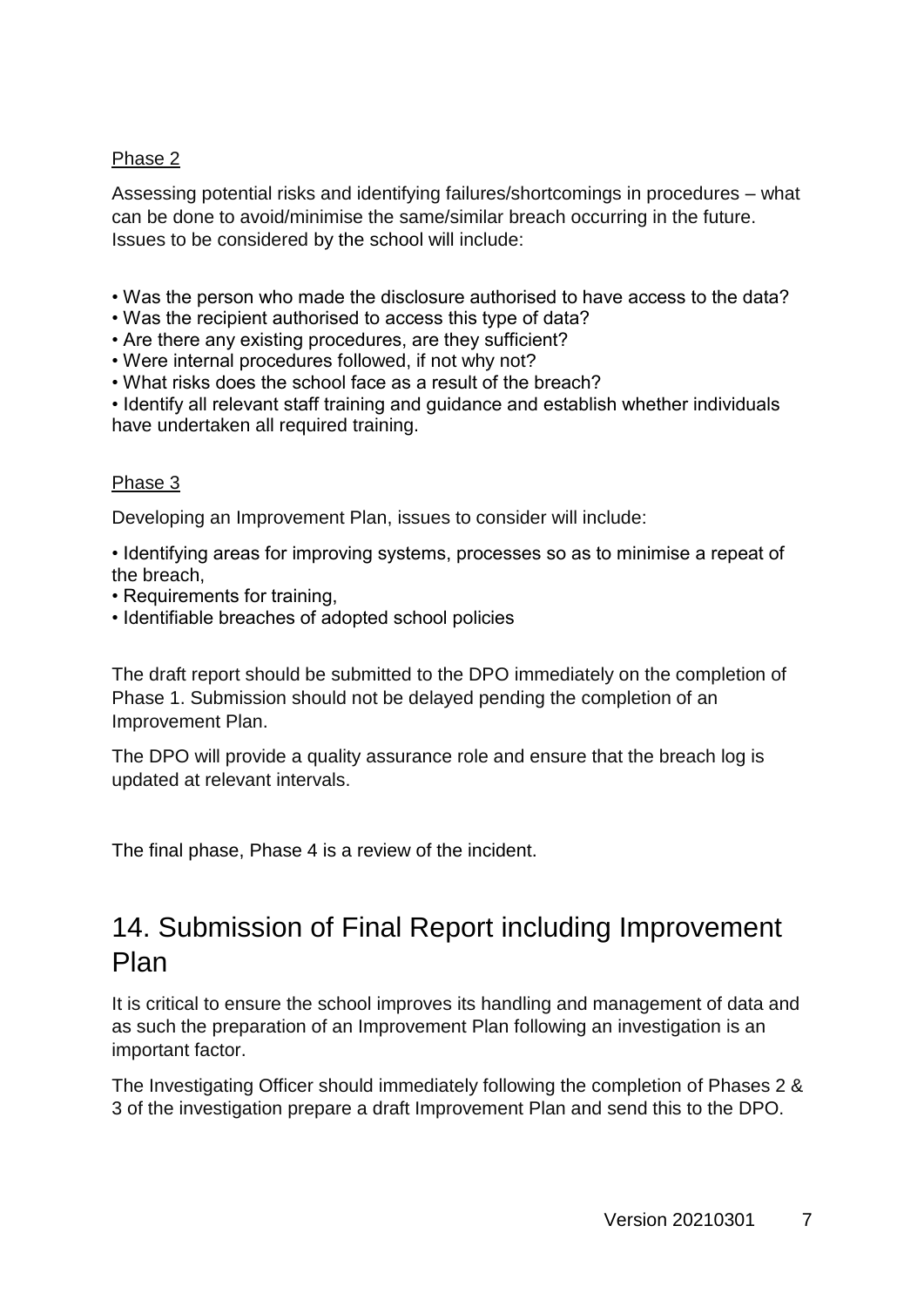The Final Improvement Plan should include any comments made by the DPO in respect of the Improvement Plan, i.e. whether it is accepted or accepted subject to amendments.

The responsibility for the implementation of the Improvement Plan rests with the school.

### <span id="page-9-0"></span>15. Notification

The DPO will, in conjunction with the Investigating Officer, at all relevant stages following the identification of an ISI, and in particular immediately after the conclusion of Phase 1 of the investigation, determine whether any further action is required, in particular whether any third parties should be notified of the ISI. The DPO shall record all decisions taken with reasons.

Following the completion of the Investigating Officer's report the school shall consider whether any HR procedures should be commenced.

The Investigating Officer is required to make an assessment of the risks as part of the investigation. This assessment will be reviewed by the DPO following the completion of Phase 1 of the investigation. The criteria for reporting a matter by the controller to the ICO is outlined in Article 33 of the UK GDPR.

In the case of significant breaches the Information Commissioners Office will be notified within 72 hours by the controller, in accordance with Article 33(1) of the UK GDPR. Consideration will be given to this by the DPO when the data loss/ breach is identified and at all appropriate stages thereafter during the investigation process.

Other notifications may include the affected individuals and/or any external agencies, if any loss includes third party information.

The governing body will receive an annual report on data governance generally; this will also include details of any data breaches.

### <span id="page-9-1"></span>16. Retention of Data Breach reports

Each investigation and its results must be fully documented by the Investigating Officer and Data Protection Officer using the report form and any documentation retained for 6 years from the date the investigation was closed.

### <span id="page-9-2"></span>Appendix 1 - ISI Reporting and Investigation Form

## INFORMATION SECURITY INCIDENT

Reporting & Investigation Form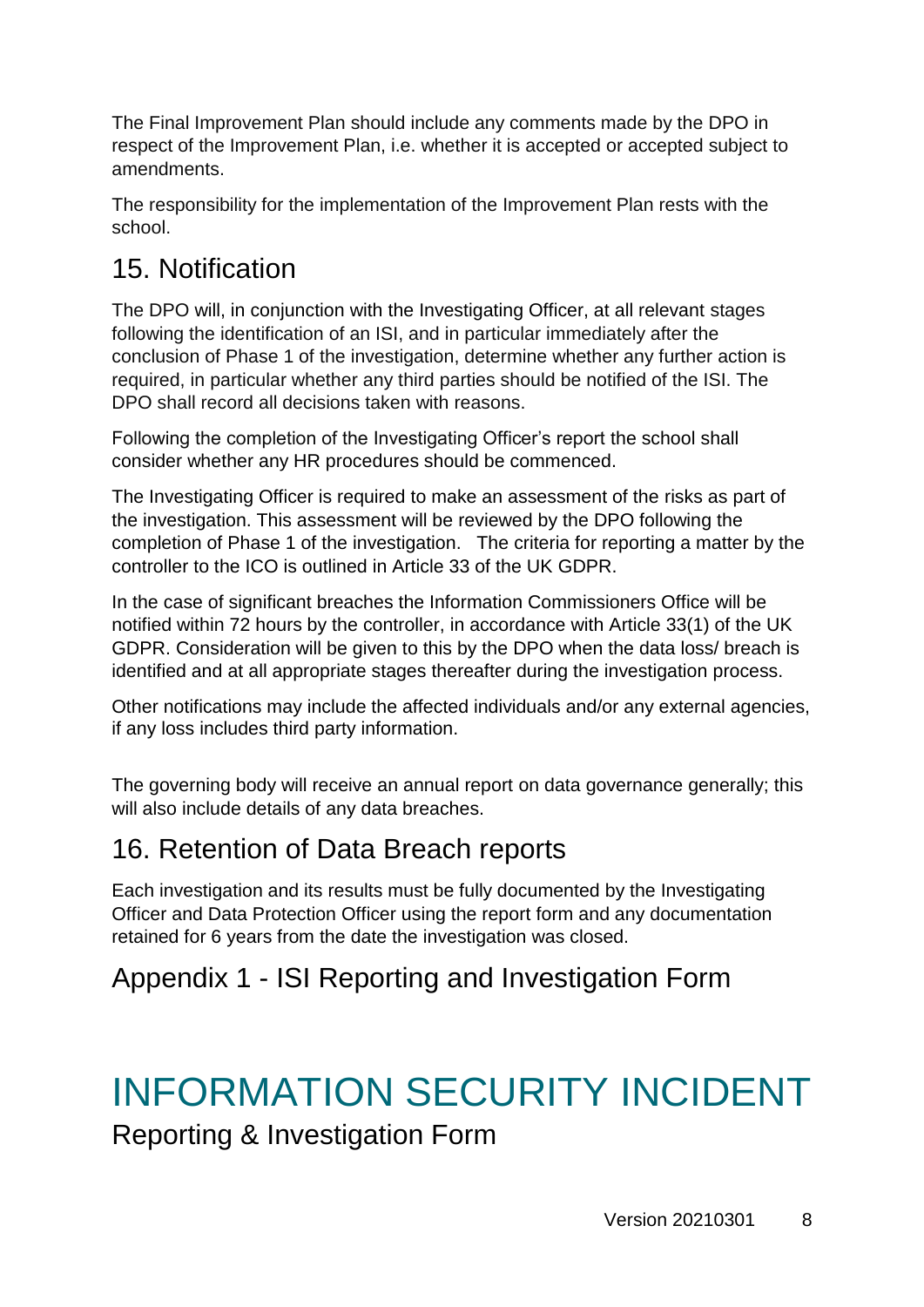#### **Introduction**

This report has been developed to assist the Investigating Officer investigate information security incidents. Further information is available from the Data Breach Procedure

The report is broken into four phases as follows.

| <b>Phase</b> |                                    | <b>Completed by</b>                                                                                                                                                                                                     | <b>Timescale</b>                                                                          |                               |
|--------------|------------------------------------|-------------------------------------------------------------------------------------------------------------------------------------------------------------------------------------------------------------------------|-------------------------------------------------------------------------------------------|-------------------------------|
| 1.           | <b>Recovery and</b><br>containment | Gathering initial<br>information about the<br>incident, the data<br>involved and steps taken<br>to recover and contain it                                                                                               | Investigating<br>Officer                                                                  | As soon as<br>possible<br>and |
| 2.           | <b>Investigation</b><br>plan       | Initial risk assessment<br>undertaken and consider<br>who will undertake further<br>investigation                                                                                                                       | Data Protection<br>Officer                                                                | within 72<br>hours            |
| 3.           | <b>Investigation</b>               | Consider what happened<br>against what should have<br>happened. Review<br>related guidance, policies<br>and procedures as well<br>as training needs.<br>Identify any actions to<br>mitigate against future<br>incidents | Investigating<br>Officer<br>with support<br>from the<br>Data Protection<br><b>Officer</b> | By $10th$<br>working day      |
| 4.           | <b>Review</b>                      | Consider investigation<br>report, provide comment<br>and identify possible<br>further actions                                                                                                                           | Head Teacher/<br>Governing Body                                                           | By $20th$<br>working day      |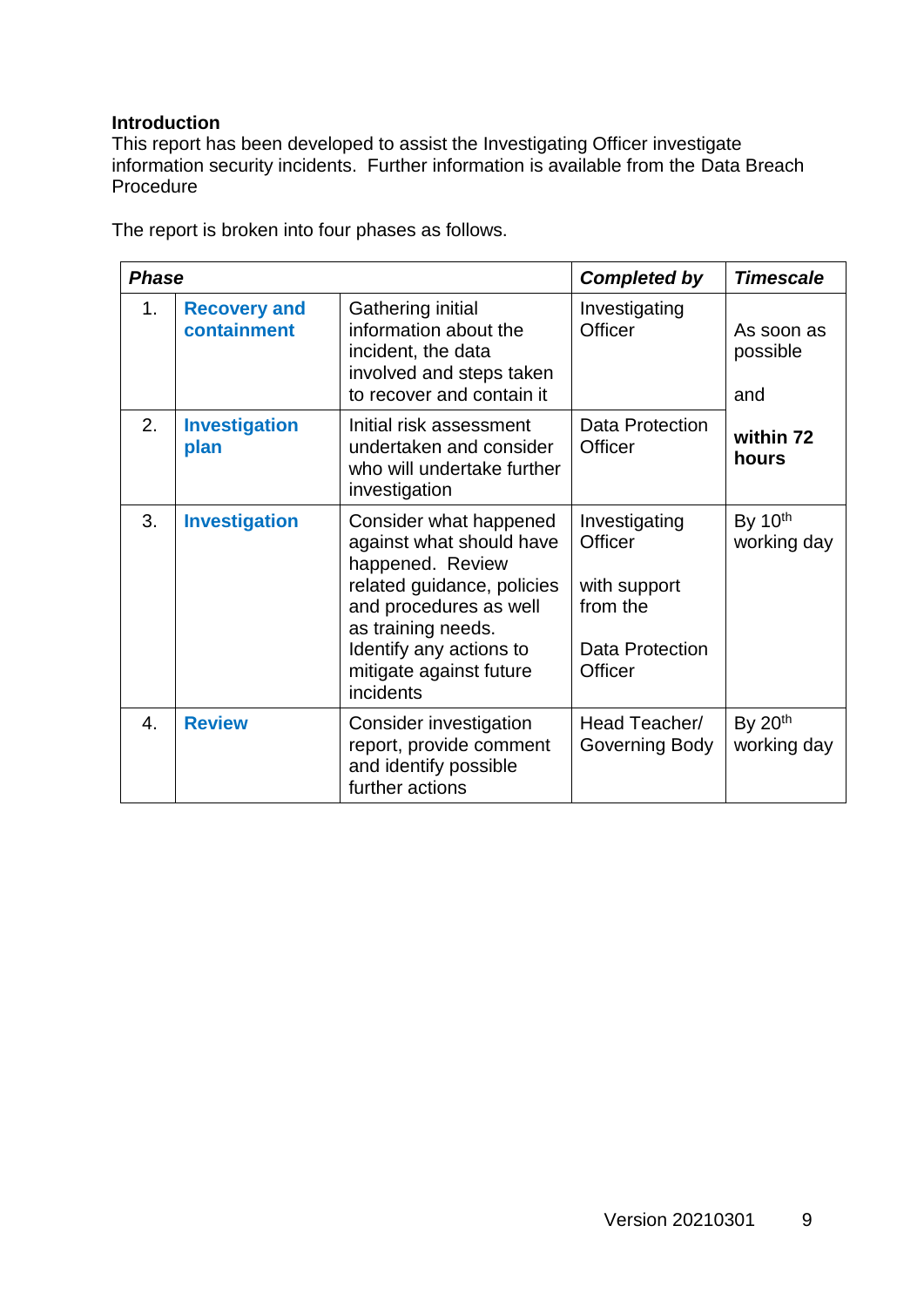### <span id="page-11-0"></span>PHASE ONE: Recovery and Containment

| 1. About the incident                     |                                                                                                                                                                                                                                                                             |
|-------------------------------------------|-----------------------------------------------------------------------------------------------------------------------------------------------------------------------------------------------------------------------------------------------------------------------------|
| Date and time of incident                 |                                                                                                                                                                                                                                                                             |
| Where did the incident occur?             |                                                                                                                                                                                                                                                                             |
| Date of notification to HT/GB             | If there was any delay in reporting the incident please<br>explain why this was                                                                                                                                                                                             |
| Who notified us of the incident?          |                                                                                                                                                                                                                                                                             |
| be anonymised for any reporting purposes. | Please describe the incident in as much detail as possible, including dates; what<br>happened, when, how and why? Include initials of names of staff and data subjects so the<br>Investigating Officer can fully understand what has happened. Identifying information will |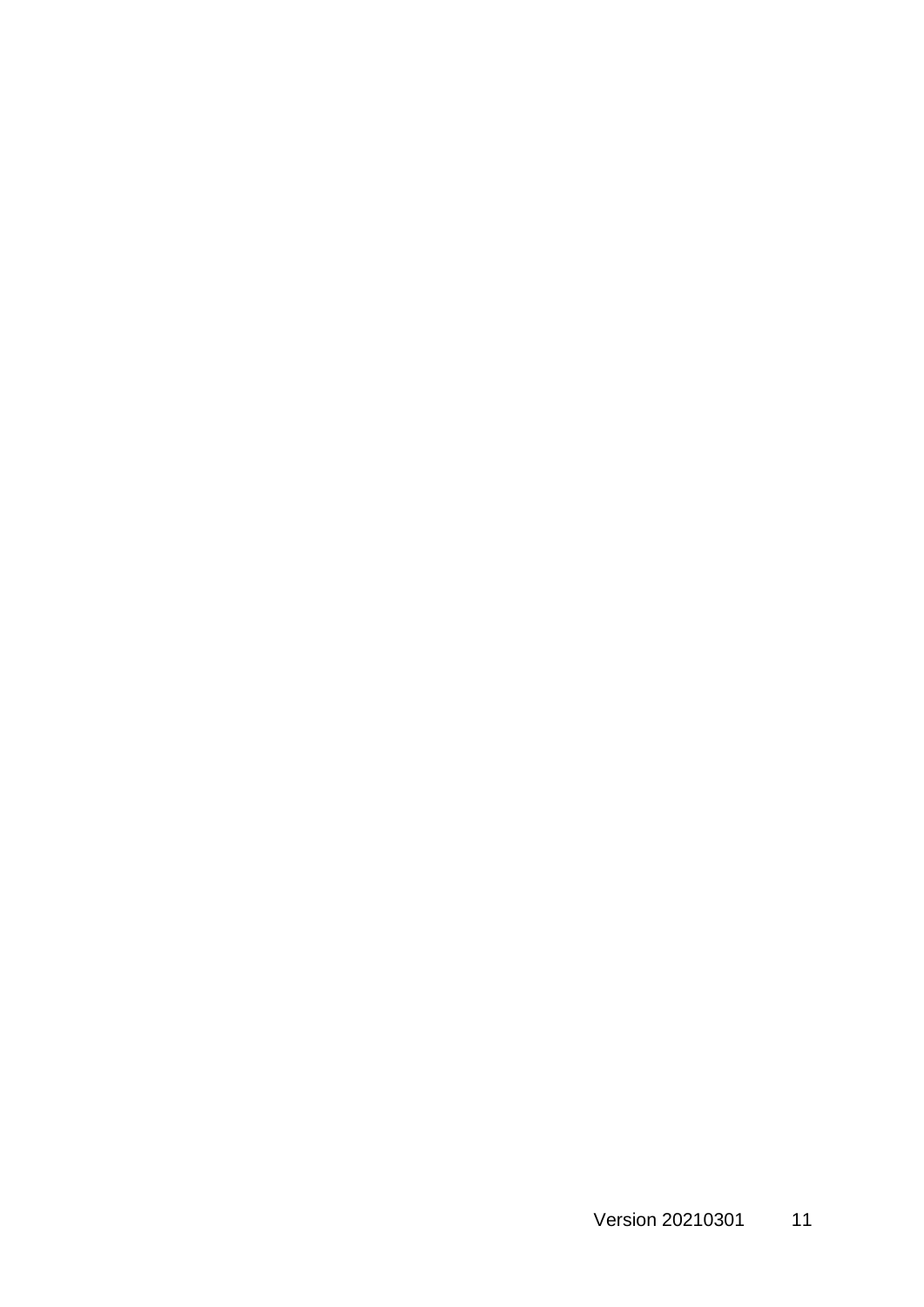#### **2. Has the data been recovered?** This should be taken as soon as possible following notification

Please provide details of how you recovered the data and when. *Consider collecting any data that has been accidentally 'lost' rather than getting an unintended recipient to dispose of it.* What have you done to contain the incident? *For example, limiting the initial damage / notifying the Police of theft or providing support to safeguard data subjects involved*

| 3. Type of Incident mark "x" in all relevant categories |                                   |                           |                                      |  |
|---------------------------------------------------------|-----------------------------------|---------------------------|--------------------------------------|--|
| Physical<br>damage                                      | Theft                             | Loss or<br><b>Mislaid</b> | Hacking                              |  |
| Software<br>Failure/<br><b>Systems Crash</b>            | Unauthorised<br>presence / access | Break-in                  | Disclosure to<br>known<br>recipients |  |
| Disclosure to<br>unknown<br>recipients                  | Other (Please state)              |                           |                                      |  |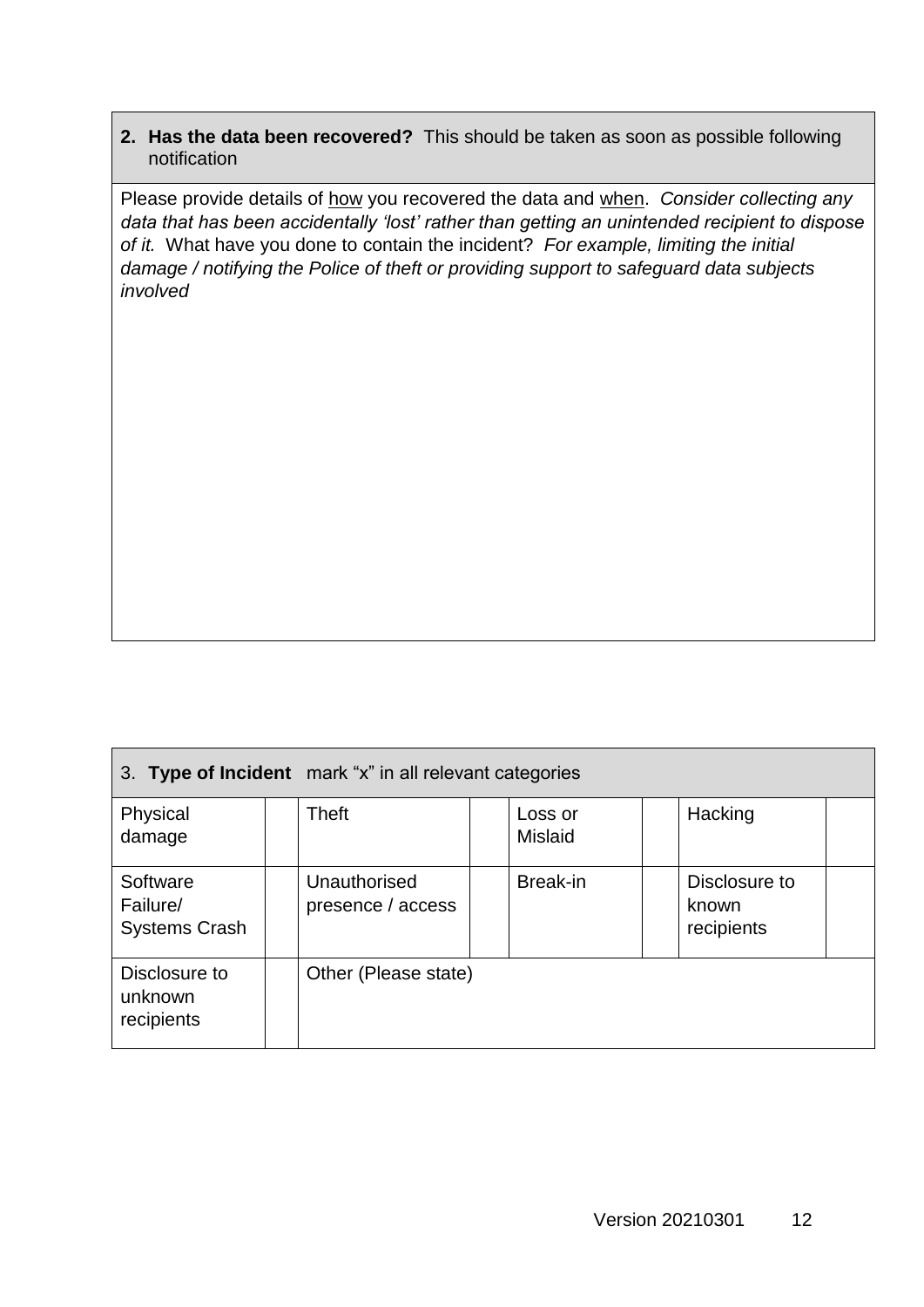| 4. About the people affected (the data subjects)                                                                                                                                                                      |  |  |
|-----------------------------------------------------------------------------------------------------------------------------------------------------------------------------------------------------------------------|--|--|
| How many individuals' data has been<br>disclosed?                                                                                                                                                                     |  |  |
| Are the affected individuals aware that the<br>incident has occurred? If yes, what was<br>their reaction?                                                                                                             |  |  |
| When were they told?                                                                                                                                                                                                  |  |  |
| If you decided not to notify them please<br>explain why not?                                                                                                                                                          |  |  |
| Are there any potential consequences and adverse effects on those individuals? Are<br>there any further steps needed to minimise / mitigate the effect on the affected<br>individuals? If so, please provide details. |  |  |
| Have any affected individuals complained about the incident?                                                                                                                                                          |  |  |

| 5. Who has completed this form?                         |  |
|---------------------------------------------------------|--|
| Names of people completing this form with<br>job titles |  |
| Date of completion                                      |  |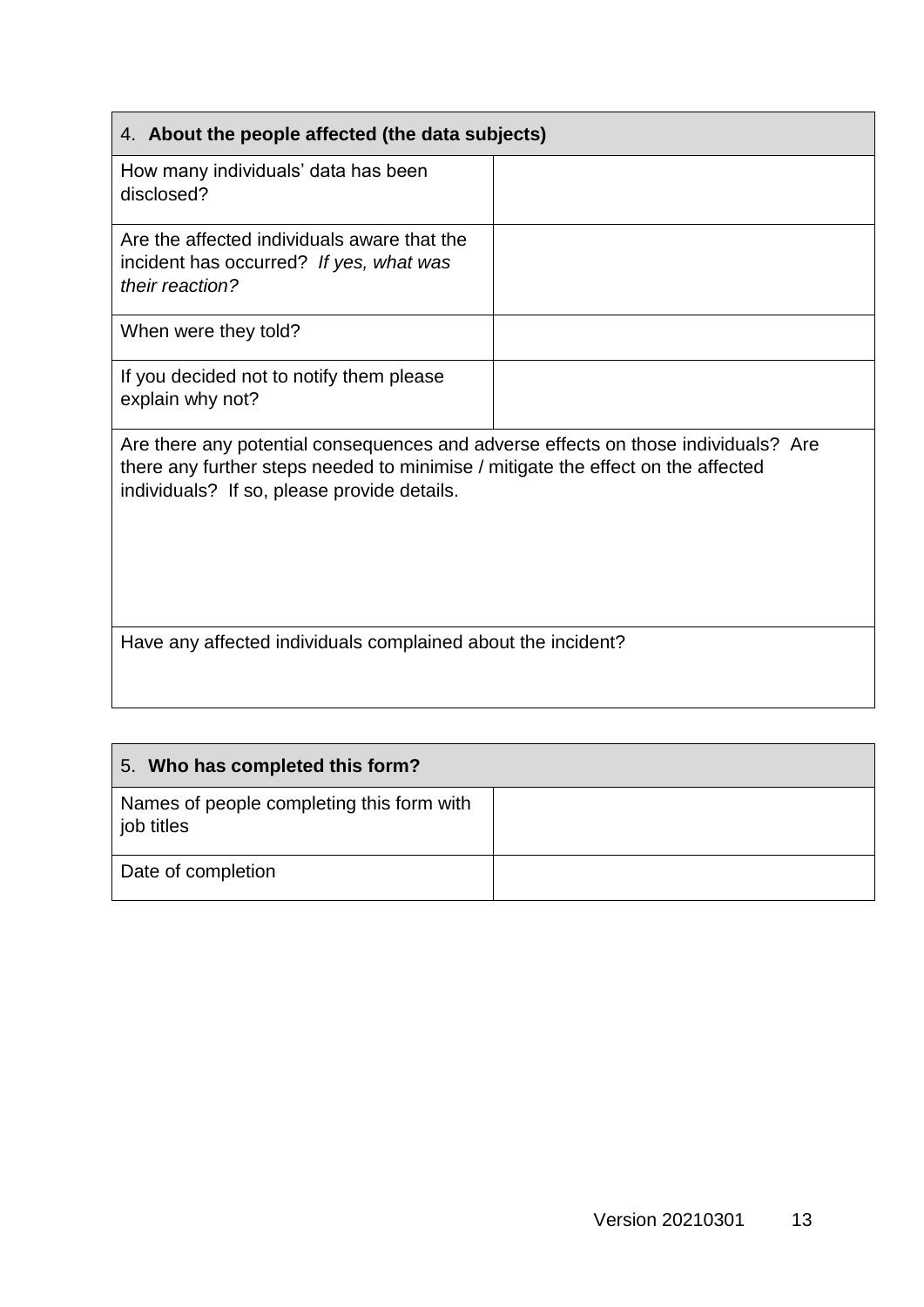### <span id="page-15-0"></span>PHASE TWO: Investigation Plan

6. **Risk Assessment Scoring Matrix** Using the matrix assess the risk. Sum up your risk assessment in the table in section 7.

| <b>How many</b><br>people's personal<br>information is at<br>risk? | Number of data subjects affected | <b>Score</b> |
|--------------------------------------------------------------------|----------------------------------|--------------|
|                                                                    | $0 - 10$                         |              |
|                                                                    | 11-100                           |              |
|                                                                    | 101-1,000                        |              |
|                                                                    | $1,000 -$ or more                | 3            |

| Sensitivity Factors – select each that apply, weighing up the risks |                                                                                                                   |                                                                                                                                                           | <b>Score</b> |
|---------------------------------------------------------------------|-------------------------------------------------------------------------------------------------------------------|-----------------------------------------------------------------------------------------------------------------------------------------------------------|--------------|
| <b>LOW</b>                                                          | No sensitive personal data (as defined by UKGDPR) at risk nor data to<br>a)<br>which a duty of confidence is owed |                                                                                                                                                           | -1           |
|                                                                     | b)                                                                                                                | Information readily accessible or already in the public domain or would be<br>made available under access to information legislation e.g. FOI Act 2000    | $-1$         |
|                                                                     | C)                                                                                                                | Information unlikely to identify individual(s)                                                                                                            | -1           |
|                                                                     | d)                                                                                                                | Detailed information at risk e.g. SEND case notes, social care notes                                                                                      | $+1$         |
| <b>HIGH</b>                                                         | e)                                                                                                                | High risk confidential information                                                                                                                        | $+1$         |
|                                                                     | f)                                                                                                                | One or more previous incidents of a similar type in the past 12 months                                                                                    | $+1$         |
|                                                                     | g)                                                                                                                | Failure to implement, enforce or follow appropriate organisational or<br>technical safeguards to protect information                                      | $+1$         |
|                                                                     | h)                                                                                                                | Likely to attract media interest and/or a complaint has been made directly<br>to the ICO by a member of the public, another organisation or an individual | $+1$         |
|                                                                     | i)                                                                                                                | Individuals affected are likely to suffer substantial damage or distress,<br>including significant embarrassment or detriment                             | $+1$         |
|                                                                     | j)                                                                                                                | Individuals affected are likely to have been placed at risk of or incurred<br>physical harm or a clinical untoward incident                               | $+1$         |

| 7. Risk Assessment Scoring |            |        |  |
|----------------------------|------------|--------|--|
| Provide reasons if need    | Date:      | Score: |  |
| be for your scores here    | Reasoning: |        |  |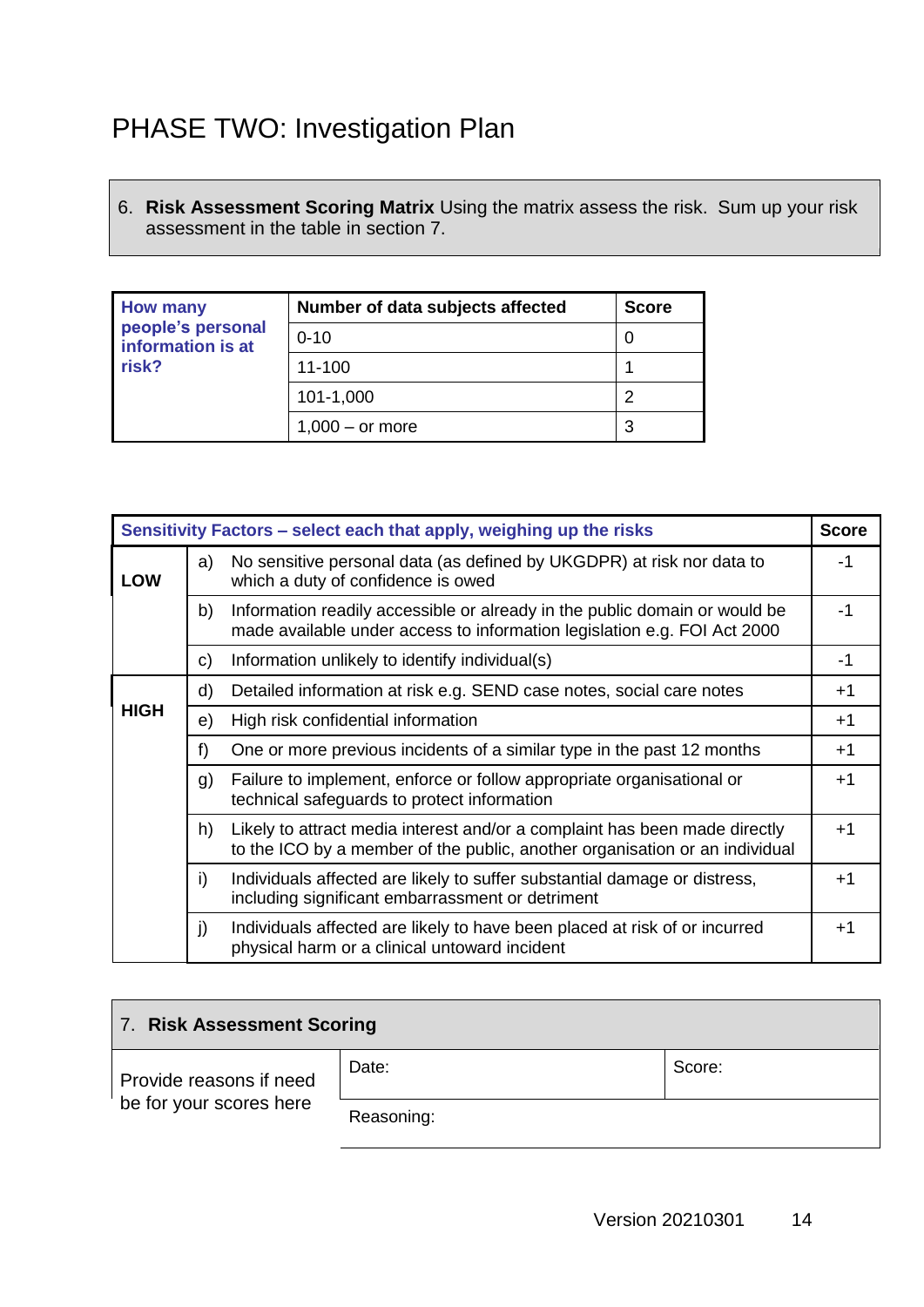| Date:      | Score: |
|------------|--------|
| Reasoning: |        |

| 8. Others notified about incident |                                       |             |
|-----------------------------------|---------------------------------------|-------------|
| <b>Name</b>                       | <b>Title</b>                          | <b>Date</b> |
|                                   | HR?                                   |             |
|                                   | IT?                                   |             |
|                                   | Legal                                 |             |
|                                   | <b>Risk &amp; Insurance Services?</b> |             |
|                                   | Police? Crime ref:                    |             |
|                                   | Third party?                          |             |

| <b>Investigation plan</b><br>9.                                        |                                       |  |
|------------------------------------------------------------------------|---------------------------------------|--|
| Name of Investigator                                                   | Date passed for further investigation |  |
|                                                                        |                                       |  |
| Any other details about<br>investigation e.g. type of<br>investigation |                                       |  |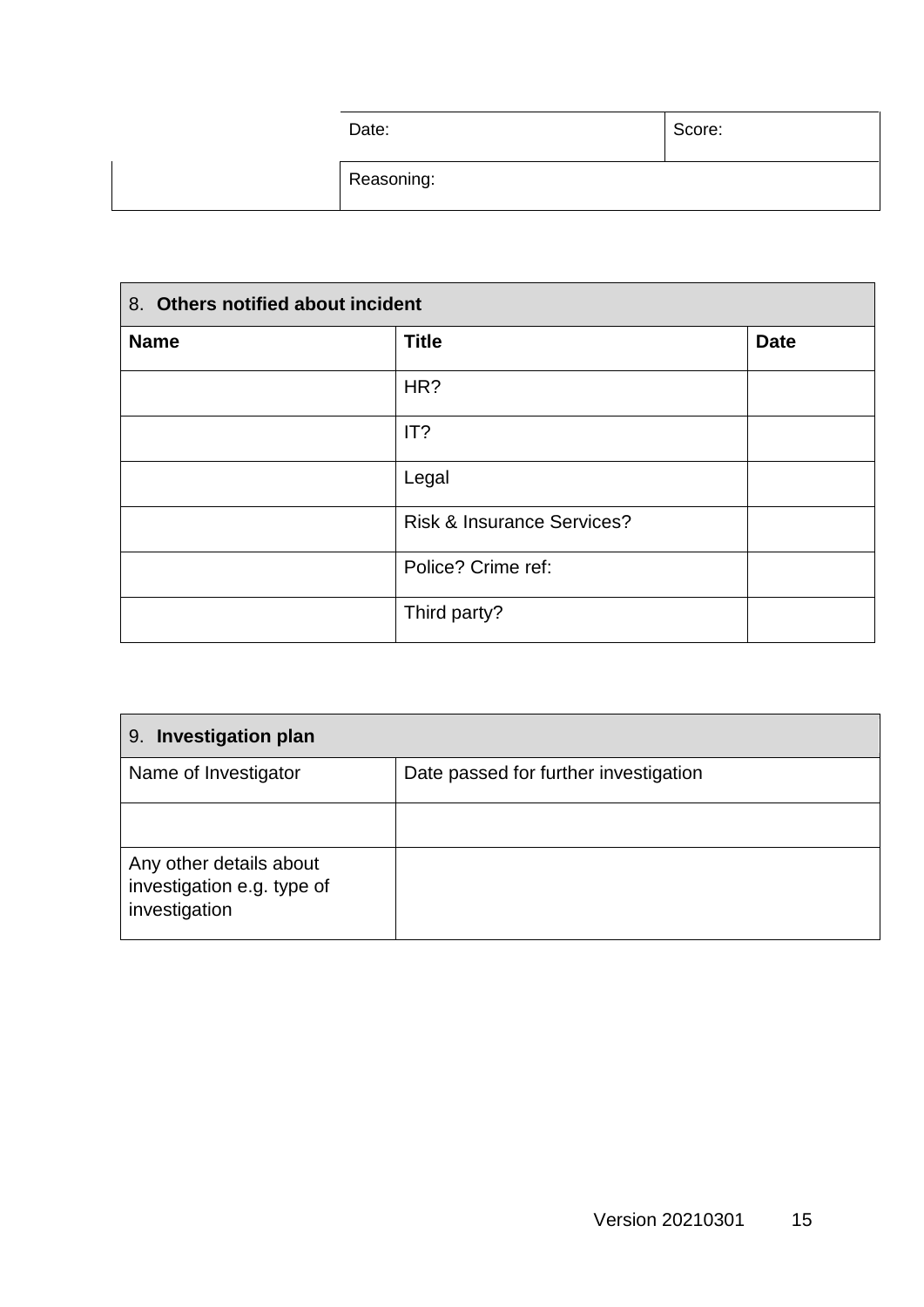### <span id="page-17-0"></span>PHASE THREE: Investigation

#### 10.**Understanding what data security measures are currently in place**

What organisational / technical measures were in place to prevent an incident of this nature occurring?

Provide extracts from relevant policies, procedures or guidance that set out what should have happened.

Were appropriate security guidelines being followed? If not explain why.

11.**Training and communication** This section is about whether staff understood what organisational and technical data security measures were in place

Please confirm what data protection training staff have undertaken and when

What evidence is there to communicate the process to be followed? *For example, email reminders or operational procedure manual issued at team meeting.*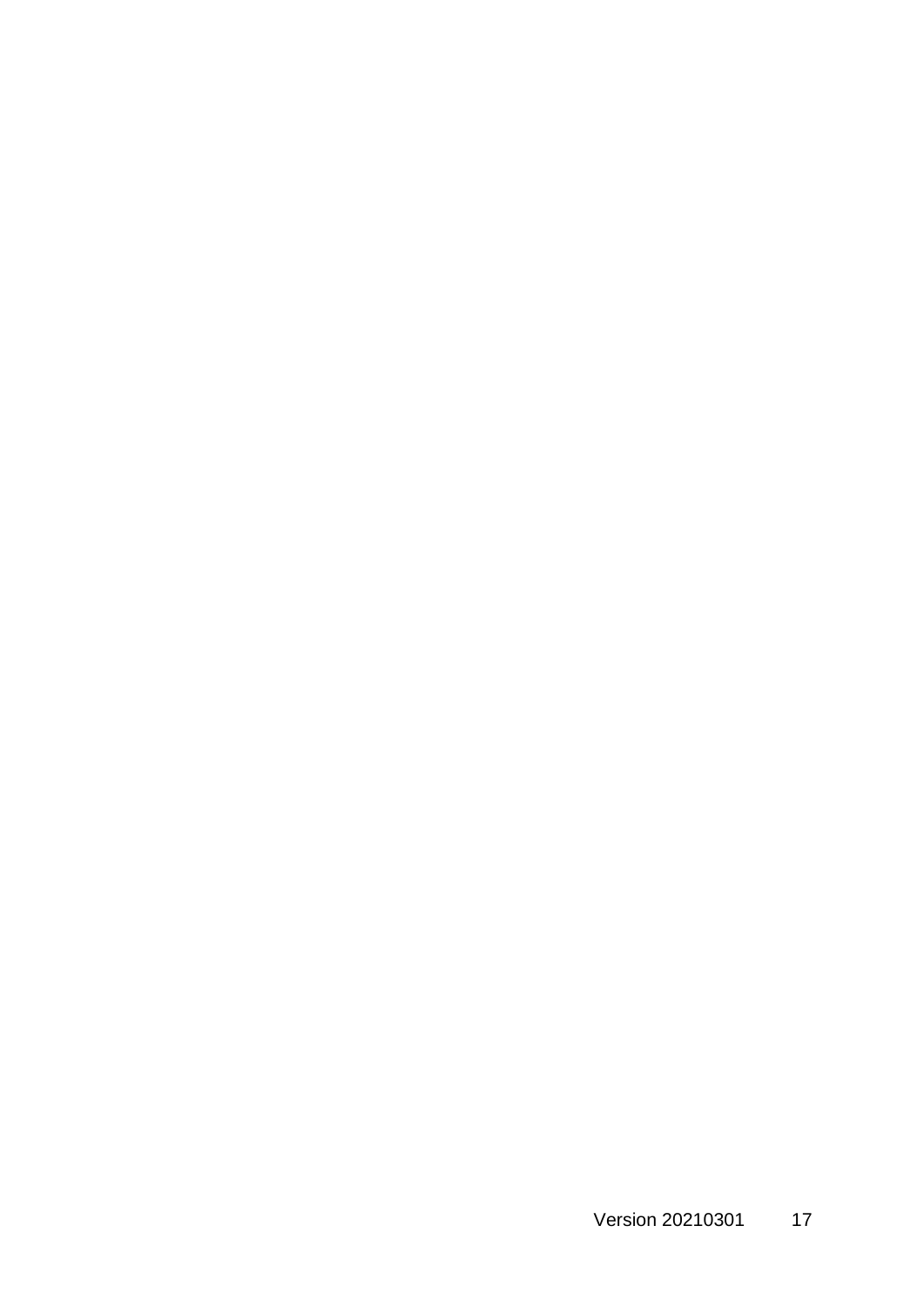12.**Action plan -** This section identifies any improvements to reduce the risk of a reoccurrence. This is also the place to record how lessons learned can be shared with colleagues.

Describe actions already or still to be taken to prevent a recurrence of this incident?

|                  | <b>Action required</b> | By whom? | By when? |
|------------------|------------------------|----------|----------|
| 1.               |                        |          |          |
| 2.               |                        |          |          |
| 3.               |                        |          |          |
| $\overline{4}$ . |                        |          |          |
| 5.               |                        |          |          |
| 6.               |                        |          |          |